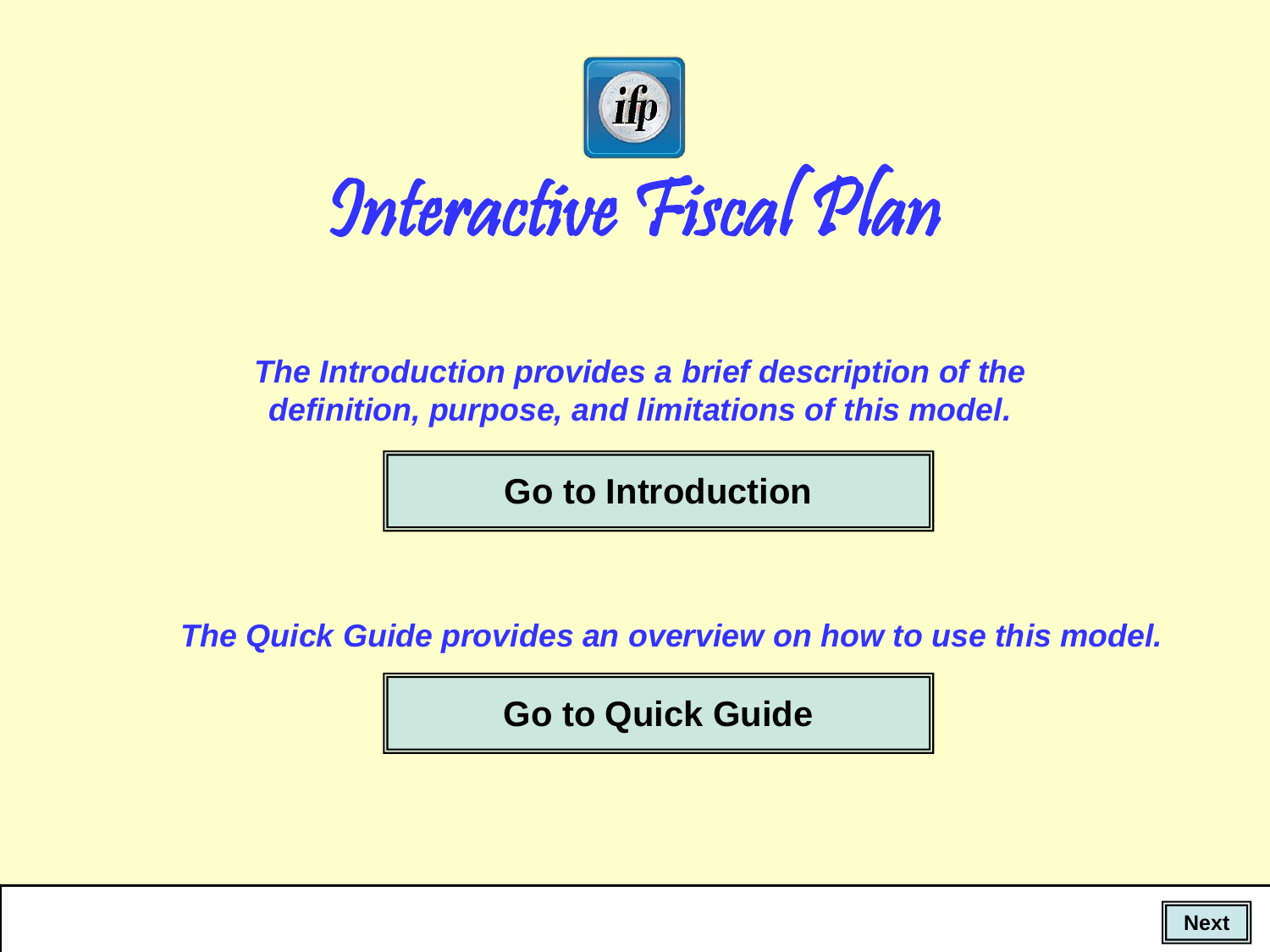# *<u>Interactive Fiscal Plan: INTRODUCTION*</u>

#### *What is the Fiscal Plan?*

Every year, the County Executive recommends, and the County Council approves, a "fiscal plan" for the upcoming six years. The fiscal plan includes operating budget revenue and expenditure estimates for the upcoming six fiscal years.

<span id="page-1-0"></span>The Montgomery County Charter prohibits the Council from approving an annual operating budget in which expenditures exceed revenues. The approved fiscal includes a single set of revenue and expenditure assumptions that result in a balanced budget (expenditures equal revenues) in each year of the upcoming six fiscal years. The assumptions included in the approved fiscal plan are prepared by the County's Department of Finance and Office of Management and Budget based on current policies and economic projections.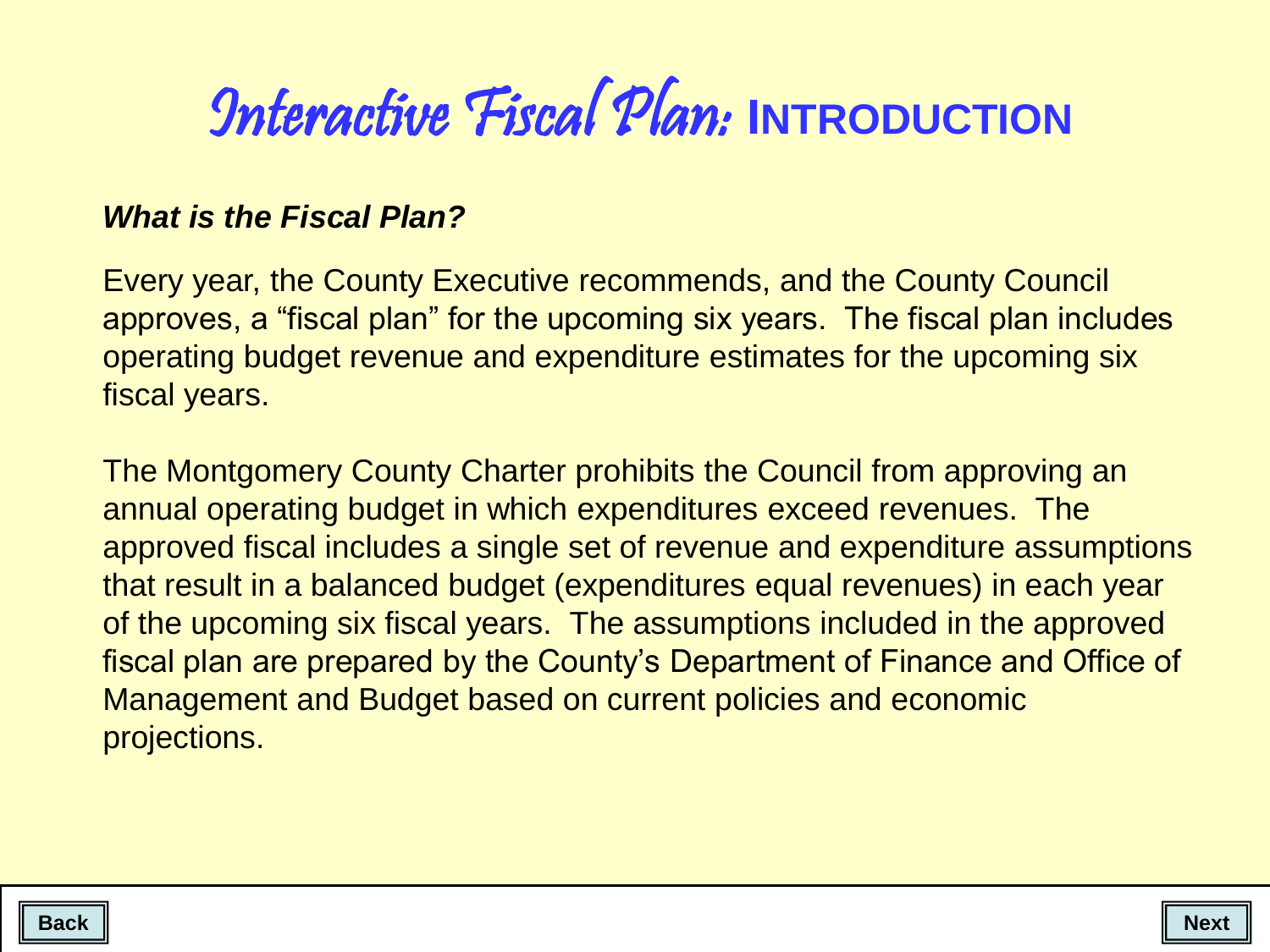# *<u>Interactive Fiscal Plan: INTRODUCTION*</u>

#### *What is the Interactive Fiscal Plan?*

The interactive fiscal plan is a budget model that measures the multi-year effect of alternative revenue and expenditure assumptions on the aggregate (all-agency) County operating budget. Using the model, you can input alternative assumptions regarding major revenue and expenditure categories. The model calculates the cumulative six-year effect of adjusting the assumed average annual rate of change for each major budget variable. The model displays the effect of these alternative assumptions on the sixth fiscal year.

The model allows you to allocate available resources among four locally funded agencies: Montgomery County Public Schools, Montgomery College, the Montgomery Count Government, and the Montgomery County portion of the Maryland-National Capital Park and Planning Commission (M-NCPPC). The model displays agency budgets in the aggregate but does not show expenditures at the program level.

<span id="page-2-0"></span>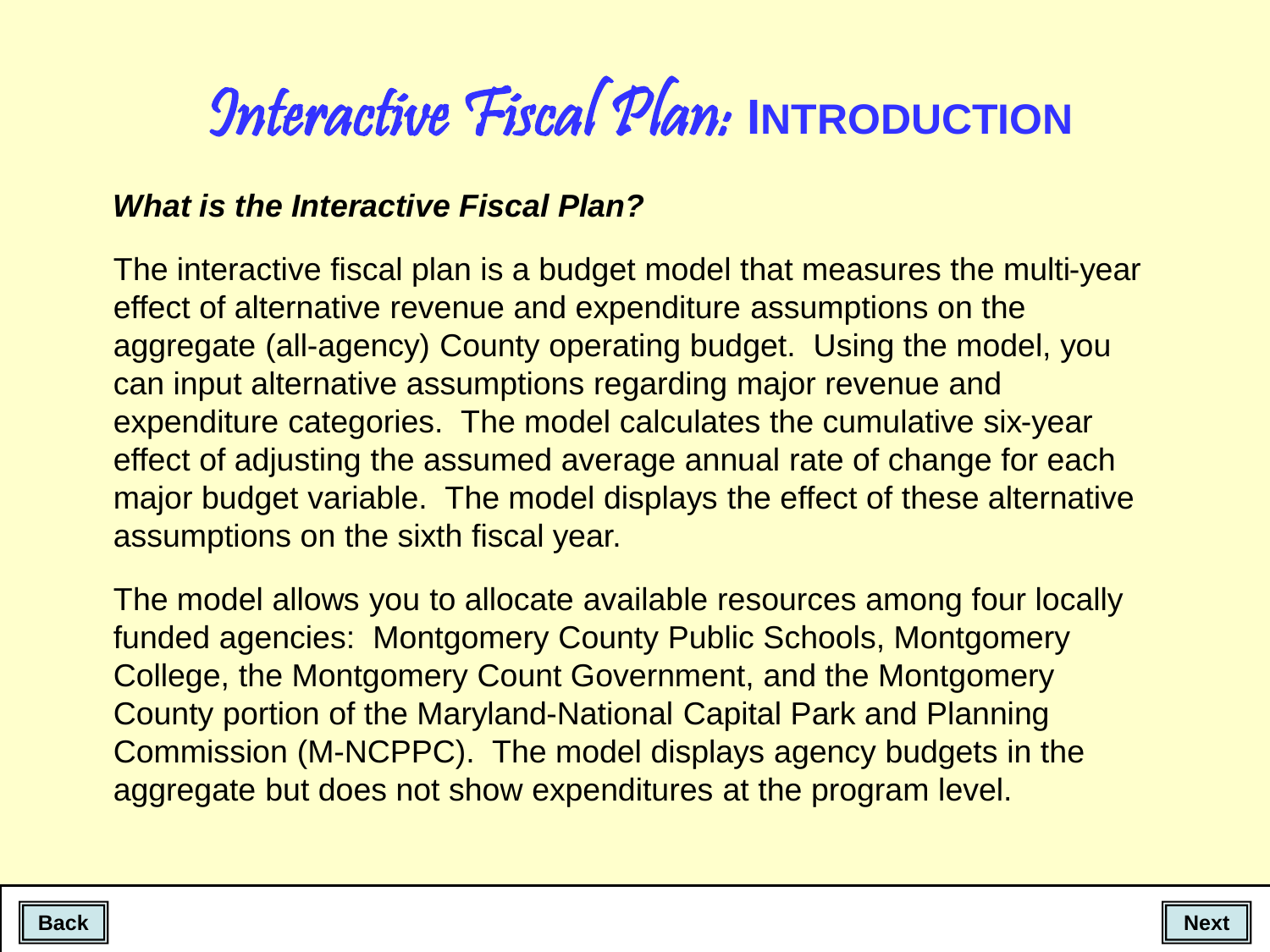# **Interactive Fiscal Plan: INTRODUCTION**

#### *What is the purpose of the Interactive Fiscal Plan?*

The interactive fiscal plan is a tool to help the County Council and the community better understand the relationship among different elements of the operating budget. This model allows the user to adjust assumptions in the County's six-year fiscal plan. The model shows the relationship among different budget elements and provides the user the opportunity to explore alternative approaches to balancing the budget.

#### *What are the limitations of the Interactive Fiscal Plan?*

The interactive fiscal plan is not designed to craft an operating budget for a single year. The model does not include specific program line items within agency budgets nor does the model account for one-year deviations from multi-year trends. Rather, the model is intended to help long-term planning in the context of economic and fiscal risk and uncertainty.

<span id="page-3-0"></span>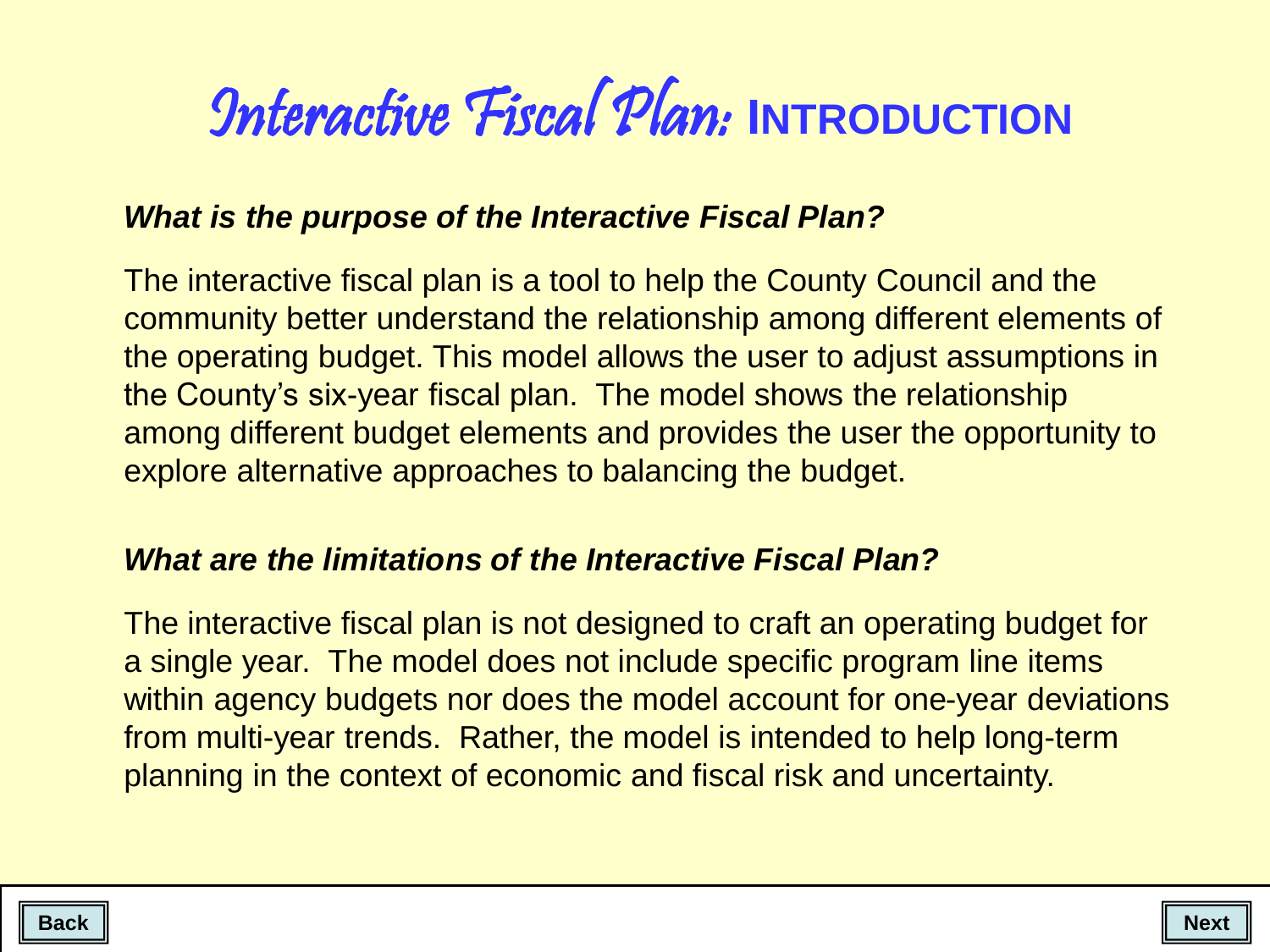### **Step-by-Step Instructions**

Each page of the model includes a button in the upper left corner that reads: "How to Use this Page." Click on the button to access step-by-instructions on how to use the model. The instructions also include definitions of terms and explanation of budget considerations and model default settings.

**How to Use this Page** 

<span id="page-4-0"></span>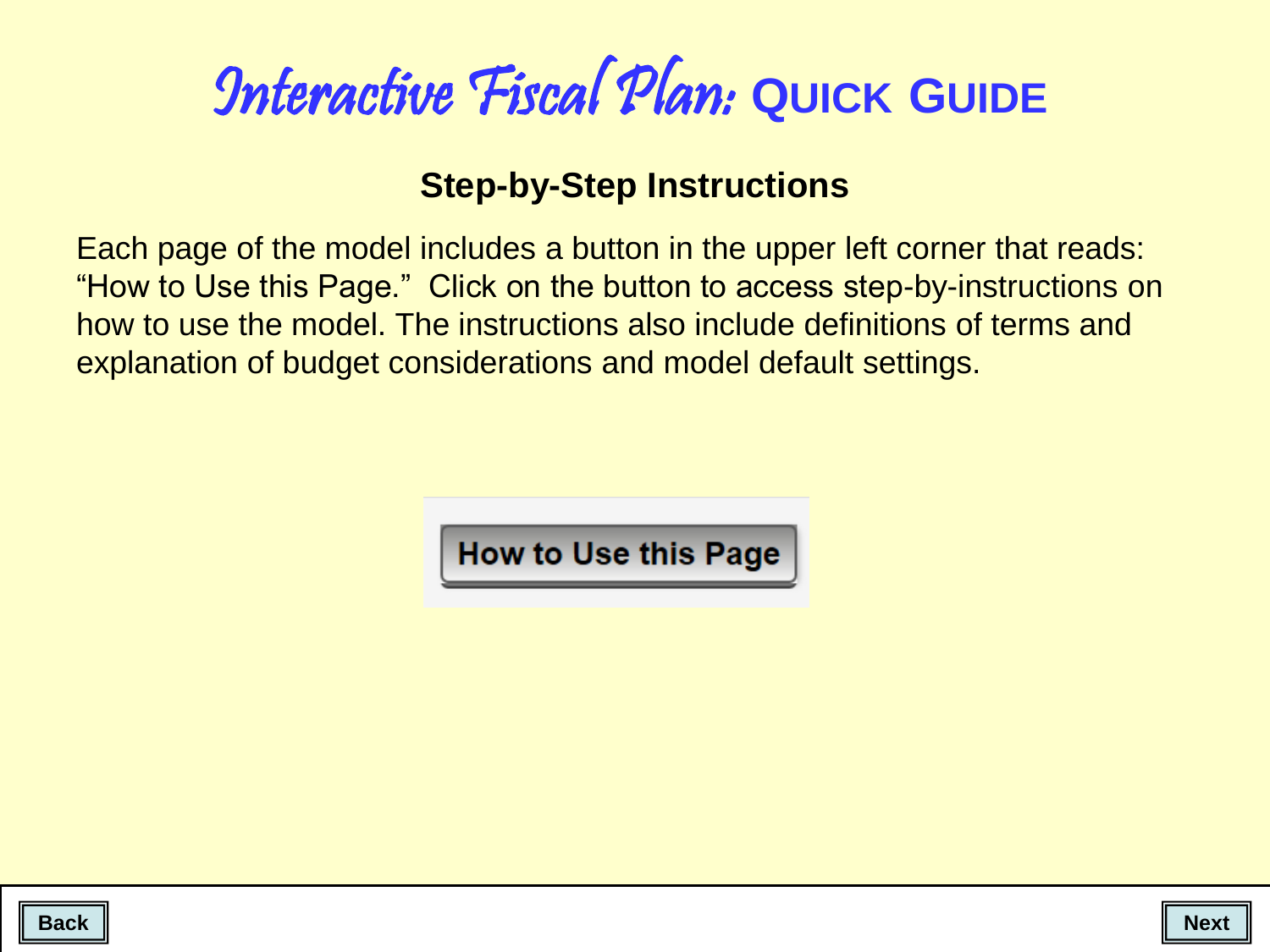### **Fiscal Plan Summary and County Resources**

The model opens with two information pages that show the budget assumptions in the latest six-year Fiscal Plan. These estimates are developed by the County Office of Management and Budget and the County Department of Finance based on current laws, policies, tax rates, and expenditure commitments.

- The Fiscal Plan Summary page includes revenue (including State aid) and expense estimates for the upcoming six fiscal years.
- The County Resource page shows the current year allocation of available County resources (excluding State aid) among the agencies.

<span id="page-5-0"></span>

| Interactive Fiscal Plan: Fiscal Years 2015-2020                    |                                 |                                             |                                     |                                                       |                                          |                                             |                                     |
|--------------------------------------------------------------------|---------------------------------|---------------------------------------------|-------------------------------------|-------------------------------------------------------|------------------------------------------|---------------------------------------------|-------------------------------------|
| Dashboard<br><b>Fiscal Plan Summary</b><br><b>County Resources</b> | <b>Balance Sheet</b>            |                                             |                                     | Interactive Fiscal Plan: Fiscal Years 2015-2020       |                                          |                                             |                                     |
| Source: Office of Management & Budget                              |                                 |                                             |                                     | <b>County Resources</b><br><b>Fiscal Plan Summary</b> | <b>Balance Sheet</b><br><b>Dashboard</b> |                                             |                                     |
| How to Use this Page                                               | FY15 - FY20 Fiscal Plan Summary |                                             |                                     | Source: Office of Management & Budget                 |                                          |                                             |                                     |
|                                                                    | FY15 Amount<br>(\$ millions)    | <b>Average Annual</b><br><b>Growth Rate</b> | <b>FY20 Amount</b><br>(\$ millions) | How to Use this Page                                  | <b>County Resources for Agency Use</b>   |                                             |                                     |
| Revenue                                                            | \$4,316                         | 3.3%                                        | \$5,069                             |                                                       | FY15 Amount<br>(\$ millions)             | <b>Average Annual</b><br><b>Growth Rate</b> | <b>FY20 Amount</b><br>(\$ millions) |
| <b>Non-Operating Expenses</b>                                      | \$425                           | 9.8%                                        | \$679                               | <b>County Resources Available</b>                     | \$3,151                                  | 3.0%                                        | \$3,649                             |
| Resources Available for Agency Use                                 | \$3,891                         | 2.4%                                        | \$4,389                             | for Agency Use                                        |                                          |                                             |                                     |
| <b>MCPS</b>                                                        | \$2,164                         | a.                                          | $\sim$                              | <b>MCPS</b>                                           | \$1,545                                  |                                             |                                     |
| <b>Montgomery College</b>                                          | \$237                           |                                             |                                     | <b>Montgomery College</b>                             | \$203                                    |                                             |                                     |
| <b>MNCPPC</b>                                                      | \$111                           |                                             | $\sim$                              | <b>MNCPPC</b>                                         | \$111                                    |                                             |                                     |
| <b>County Government</b>                                           | \$1,379                         | <b>COL</b>                                  | . .                                 | <b>County Government</b>                              | \$1,291                                  |                                             |                                     |
| <b>Surplus / Deficit</b>                                           | \$0                             | $\sim$                                      | \$0                                 |                                                       |                                          |                                             |                                     |
|                                                                    |                                 |                                             |                                     |                                                       |                                          |                                             |                                     |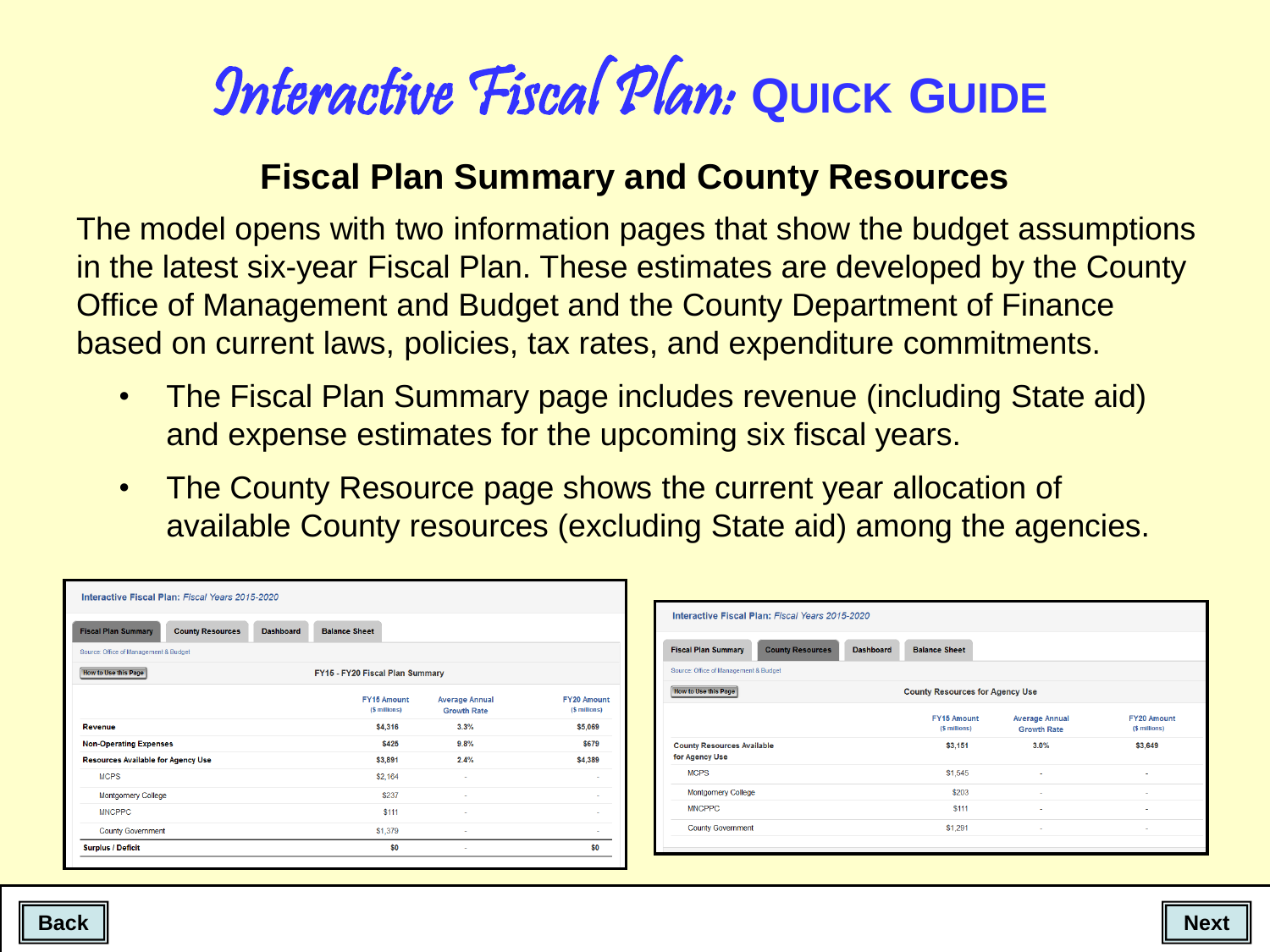### **Dashboard**

The "Dashboard" page summarizes all assumptions inputted into the model. The bar graphs on this page change when you adjust assumptions in the model.

<span id="page-6-0"></span>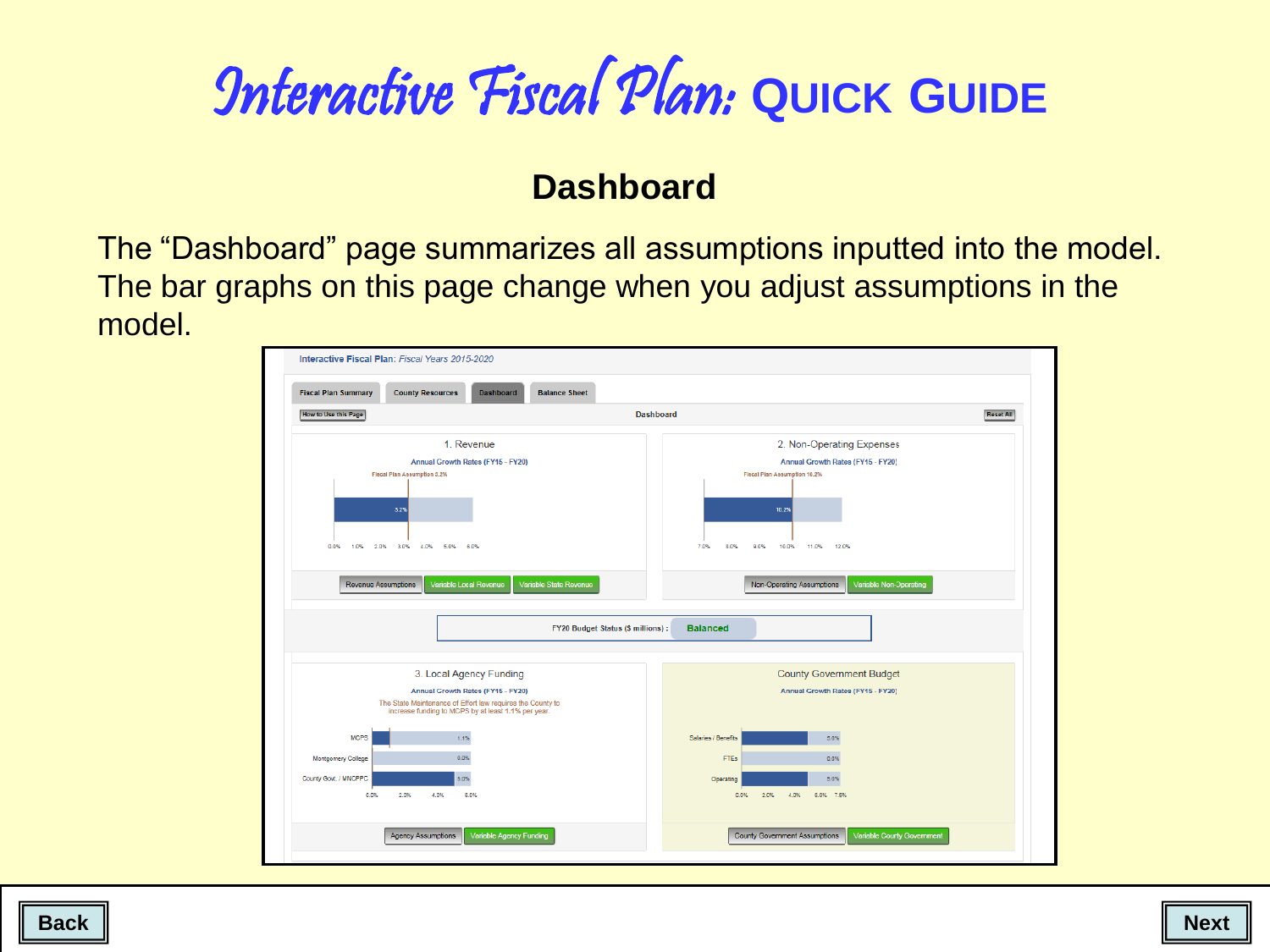#### **Assumption Pages**

Several pages of the model show the assumptions that are used as the default settings of the model. Where applicable, the default settings match the assumptions used in the latest Fiscal Plan. Assumptions pages are included in the model for information purposes. You may not adjust any of the information in an assumption page.

<span id="page-7-0"></span>Two examples of Assumption pages appear on the right.

| <b>Revenue Assumptions</b>                     | Variable Local Revenue                 |                                         | Variable State Revenue                 |                                                                                                          |
|------------------------------------------------|----------------------------------------|-----------------------------------------|----------------------------------------|----------------------------------------------------------------------------------------------------------|
| Source: Office of Management & Budget          |                                        |                                         |                                        |                                                                                                          |
| <b>How to Use this Page</b>                    |                                        |                                         | 1. Revenue Assumptions                 | <b>Return to Dashboard</b>                                                                               |
|                                                |                                        |                                         |                                        |                                                                                                          |
|                                                |                                        | <b>Latest Fiscal Plan</b>               |                                        |                                                                                                          |
|                                                | <b>FY15</b><br>Amount<br>(\$ millions) | Average<br>Annual<br><b>Growth Rate</b> | <b>FY20</b><br>Amount<br>(\$ millions) |                                                                                                          |
| <b>County Property Tax</b>                     | \$1,539                                | 2.9%                                    | \$1,772                                | <b>Major Fiscal Plan Assumptions</b>                                                                     |
| <b>County Income Tax</b>                       | \$1,341                                | 5.7%                                    | \$1,766                                | . Retention of current tax rates                                                                         |
| <b>County Energy Tax</b>                       | \$209                                  | 1 1%                                    | \$221                                  | . Property taxes at Charter limit (with income tax offset)<br>. Annual average population growth of 0.9% |
| <b>Other County Revenue</b>                    | \$471                                  | 3.5%                                    | \$559                                  | . Annual average growth in assessable base of 5.1%                                                       |
| <b>Total</b>                                   | \$3,559                                | 3.9%                                    | \$4,318                                | . Annual average growth in per capita income of 3.1%                                                     |
| State Aid to County Govt. and<br><b>MNCPPC</b> | \$105                                  | $-3.4%$                                 | \$89                                   | . Reduction in Mass Transit Aid to County                                                                |
| <b>State Aid to MCPS</b>                       | \$619                                  | 0.0%                                    | \$619                                  | . No change in State Aid to MCPS                                                                         |
| State Aid to Montgomery College                | \$34                                   | 0.0%                                    | \$34                                   | . No change in State Aid to Montgomery College                                                           |
| <b>Total Revenue</b>                           | \$4,318                                | 3.2%                                    | \$5,059                                |                                                                                                          |

| <b>How to Use this Page</b><br>3. Local Resources Available For Agency Use<br><b>Return to Dashboard</b> |                                        |                                         |                                        |                                                                                                 |  |  |  |  |  |
|----------------------------------------------------------------------------------------------------------|----------------------------------------|-----------------------------------------|----------------------------------------|-------------------------------------------------------------------------------------------------|--|--|--|--|--|
|                                                                                                          |                                        | <b>Fiscal Plan at MOE</b>               |                                        |                                                                                                 |  |  |  |  |  |
|                                                                                                          | <b>FY15</b><br>Amount<br>(\$ millions) | Average<br>Annual<br><b>Growth Rate</b> | <b>FY20</b><br>Amount<br>(\$ millions) | Assumptions (not in Fiscal Plan)<br>• MCPS funding at MOE level (increases proportional to rate |  |  |  |  |  |
| <b>Available County Resources</b>                                                                        | \$3,143                                | 2.8%                                    | \$3,615                                | of enrollment growth)                                                                           |  |  |  |  |  |
| <b>MCPS</b>                                                                                              | \$1,519                                | 1.1%                                    | \$1,601                                | • MCPS funding includes pension transfer from State                                             |  |  |  |  |  |
| <b>Montgomery College</b>                                                                                | \$210                                  | 0.0%                                    | \$210                                  | • Montgomery College funding at MOE level (minimum fixed<br>dollar amount)                      |  |  |  |  |  |
| County Government /<br><b>MNCPPC</b>                                                                     | <b>S1.414</b>                          | 5.0%                                    | \$1,803                                |                                                                                                 |  |  |  |  |  |

fiscal plan does not make any assumptions regarding the allocation of resources among agencies in future fiscal years. The default setting in the model shows funding for MCPS and the Montgomery College at the "maintenance of effort" level.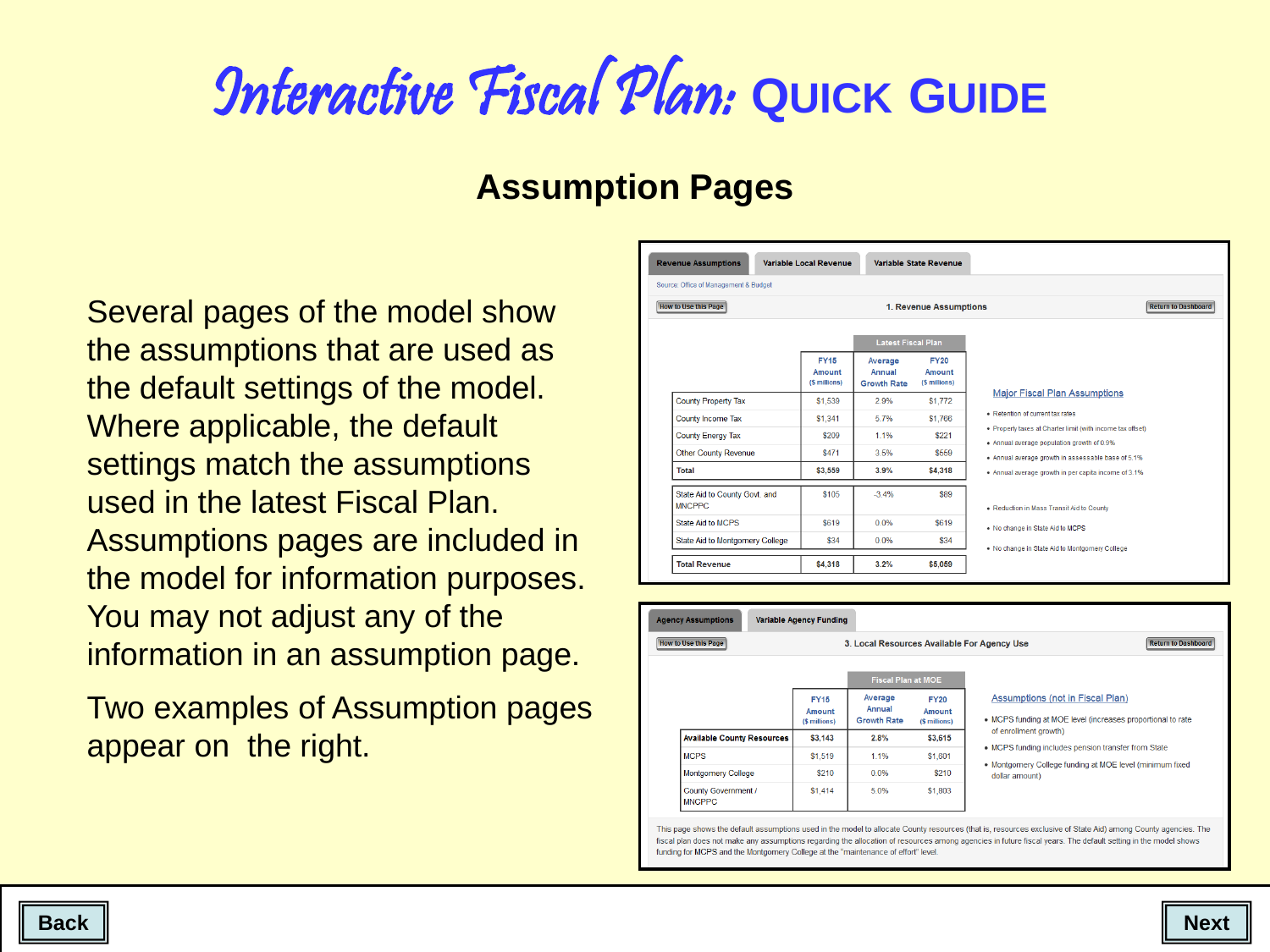#### **Variable Assumption Pages**

Several pages of the model allow you to adjust the assumptions in the model by clicking on the sliders. Varying the assumptions affects the budget status for the sixth year of the Fiscal Plan.

<span id="page-8-0"></span>Two examples of Variable Assumption pages appear on the right.

| Variable Local Revenue<br>Variable State Revenue<br><b>Revenue Assumptions</b>                      |                                     |                                                                     |                                     |   |                                             |                                     |  |  |  |
|-----------------------------------------------------------------------------------------------------|-------------------------------------|---------------------------------------------------------------------|-------------------------------------|---|---------------------------------------------|-------------------------------------|--|--|--|
| <b>How to Use this Page</b><br><b>Return to Dashboard</b><br>1. Revenue Assumptions - Local Sources |                                     |                                                                     |                                     |   |                                             |                                     |  |  |  |
|                                                                                                     |                                     | <b>Latest Fiscal Plan</b>                                           |                                     |   | Variable                                    |                                     |  |  |  |
|                                                                                                     | <b>FY15 Amount</b><br>(\$ millions) | <b>Average Annual</b><br><b>Growth Rate</b><br><b>Historic Data</b> | <b>FY20 Amount</b><br>(\$ millions) |   | <b>Average Annual</b><br><b>Growth Rate</b> | <b>FY20 Amount</b><br>(\$ millions) |  |  |  |
| County Property Tax Reset                                                                           | \$1,539                             | 29%                                                                 | \$1,772                             | ٠ | 2.9%<br>$\ddot{}$                           | \$1,772                             |  |  |  |
| County Income Tax Reset                                                                             | \$1,341                             | 5.7%                                                                | \$1,766                             | ٠ | 5.7%<br>$\pm$                               | \$1,766                             |  |  |  |
| County Energy Tax Reset                                                                             | \$209                               | 1.1%                                                                | \$221                               | ٠ | 1.1%<br>$\pm$                               | \$221                               |  |  |  |
| Other County Revenue Reset                                                                          | \$471                               | 3.5%                                                                | \$559                               | ٠ | 3.5%<br>$+$                                 | \$559                               |  |  |  |
| <b>Total Reset All</b>                                                                              | \$3,559                             | 3.9%                                                                | \$4,318                             |   | 3.9%                                        | \$4,318                             |  |  |  |

| <b>How to Use this Page</b><br><b>Return to Dashboard</b><br>3. Local Resources Available For Agency Use |                                        |                                         |                                        |                                             |                                        |                                                               |  |  |
|----------------------------------------------------------------------------------------------------------|----------------------------------------|-----------------------------------------|----------------------------------------|---------------------------------------------|----------------------------------------|---------------------------------------------------------------|--|--|
|                                                                                                          |                                        | <b>Fiscal Plan at MOE</b>               |                                        |                                             |                                        |                                                               |  |  |
|                                                                                                          | <b>FY15</b><br>Amount<br>(\$ millions) | Average<br>Annual<br><b>Growth Rate</b> | <b>FY20</b><br>Amount<br>(\$ millions) | <b>Average Annual</b><br><b>Growth Rate</b> | <b>FY20</b><br>Amount<br>(\$ millions) | <b>Overall Annual Average</b><br>Annual<br><b>Growth Rate</b> |  |  |
| <b>Available County Resources</b>                                                                        | \$3,143                                | 2.8%                                    | \$3,615                                | 2.8%                                        | \$3,615                                | (incl. State Aid)                                             |  |  |
| MCPS MOE                                                                                                 | \$1,519                                | 1.1%                                    | \$1,601                                | 1.1%<br>$\pm$                               | \$1,601                                | 0.8%                                                          |  |  |
| Montgomery College MOE                                                                                   | \$210                                  | 0.0%                                    | \$210                                  | 0.0%<br>$+$<br>٠                            | \$210                                  | 0.0%                                                          |  |  |
| County Government / MNCPPC<br><b>Balance Budget</b>                                                      | \$1,413                                | 5.0%                                    | \$1,803                                | 5.0%<br>$+$<br>٠                            | \$1,803                                | 4.5%                                                          |  |  |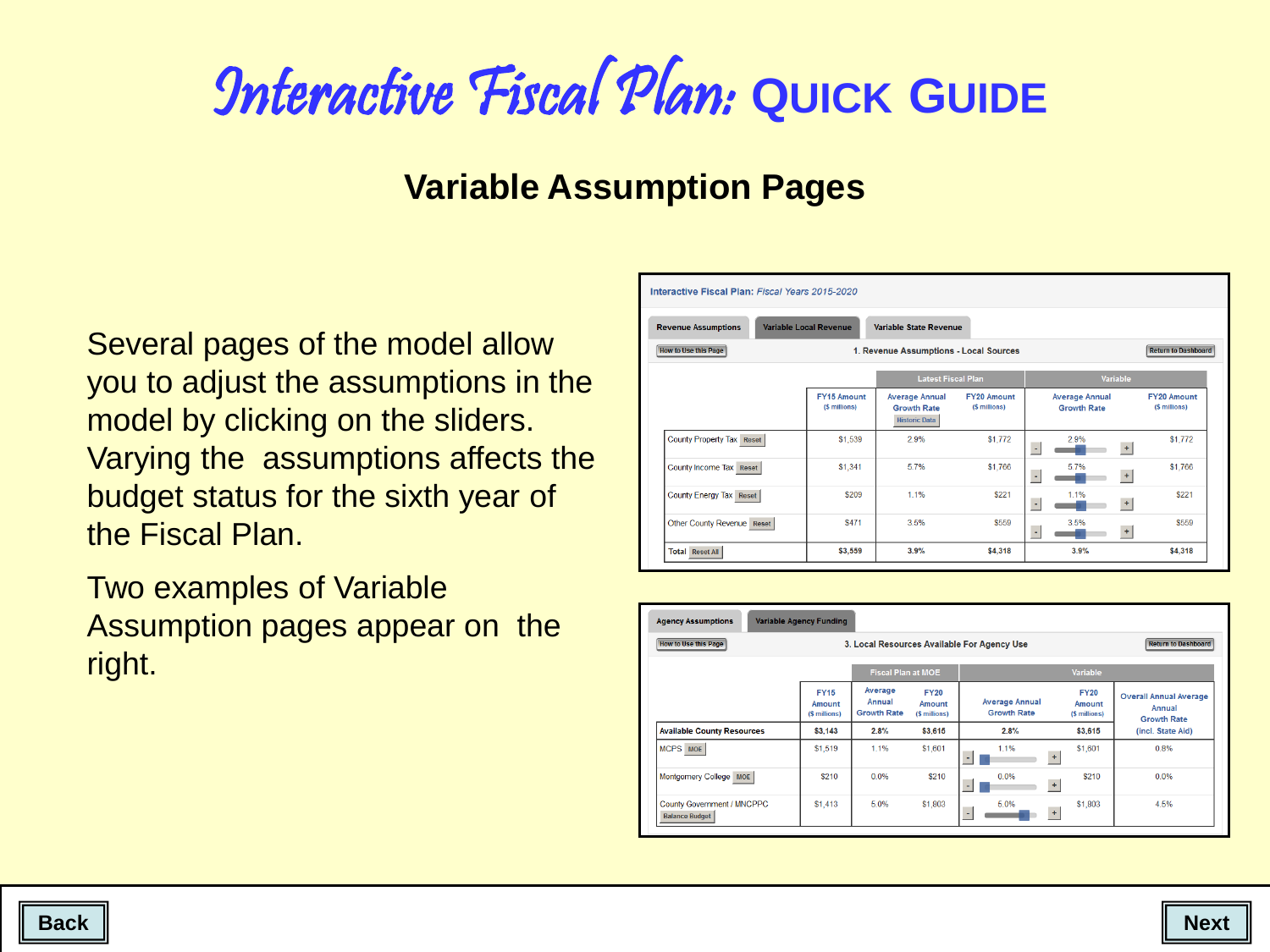#### **Sliders**

Sliders, such as the ones illustrated below, allow you to adjust the assumptions in the model. Use your cursor to move the sliders or click the plus (+) or minus (-) buttons to change the assumptions.



<span id="page-9-0"></span>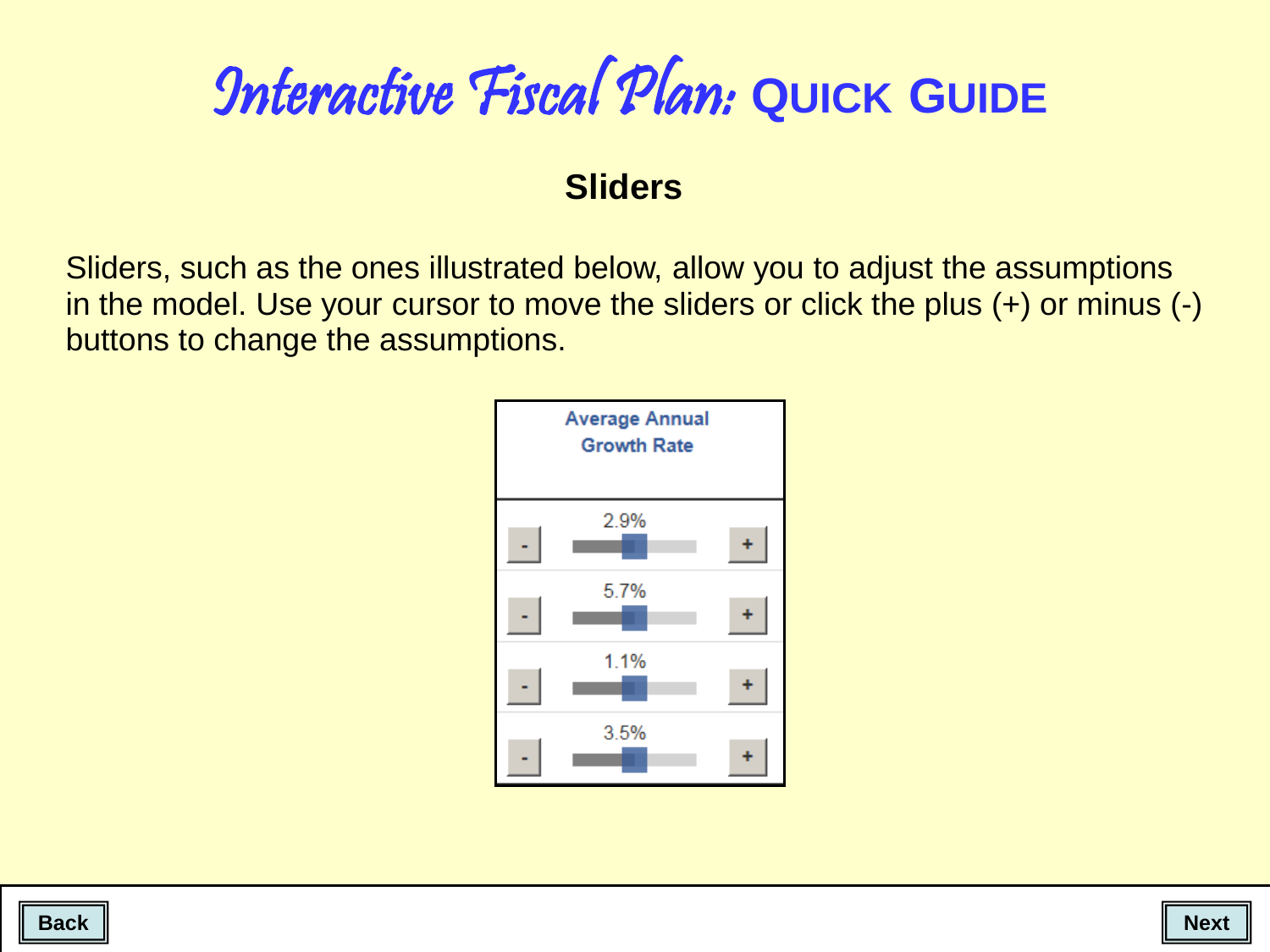### **Budget Status Indicator**

The Dashboard, Balance Sheet, and the Variable Assumption Pages include an indicator showing the status of the operating budget under the assumptions inputted in the model. The indicator displays the aggregate effect of all inputted assumptions compounded annually through the sixth year of the Fiscal Plan period. The indicator states that the budget is "balanced" when assumed revenues equal assumed expenditures. The indicator also shows when inputted assumptions produce either a surplus or a deficit in sixth year of the Fiscal Plan period.



<span id="page-10-0"></span>